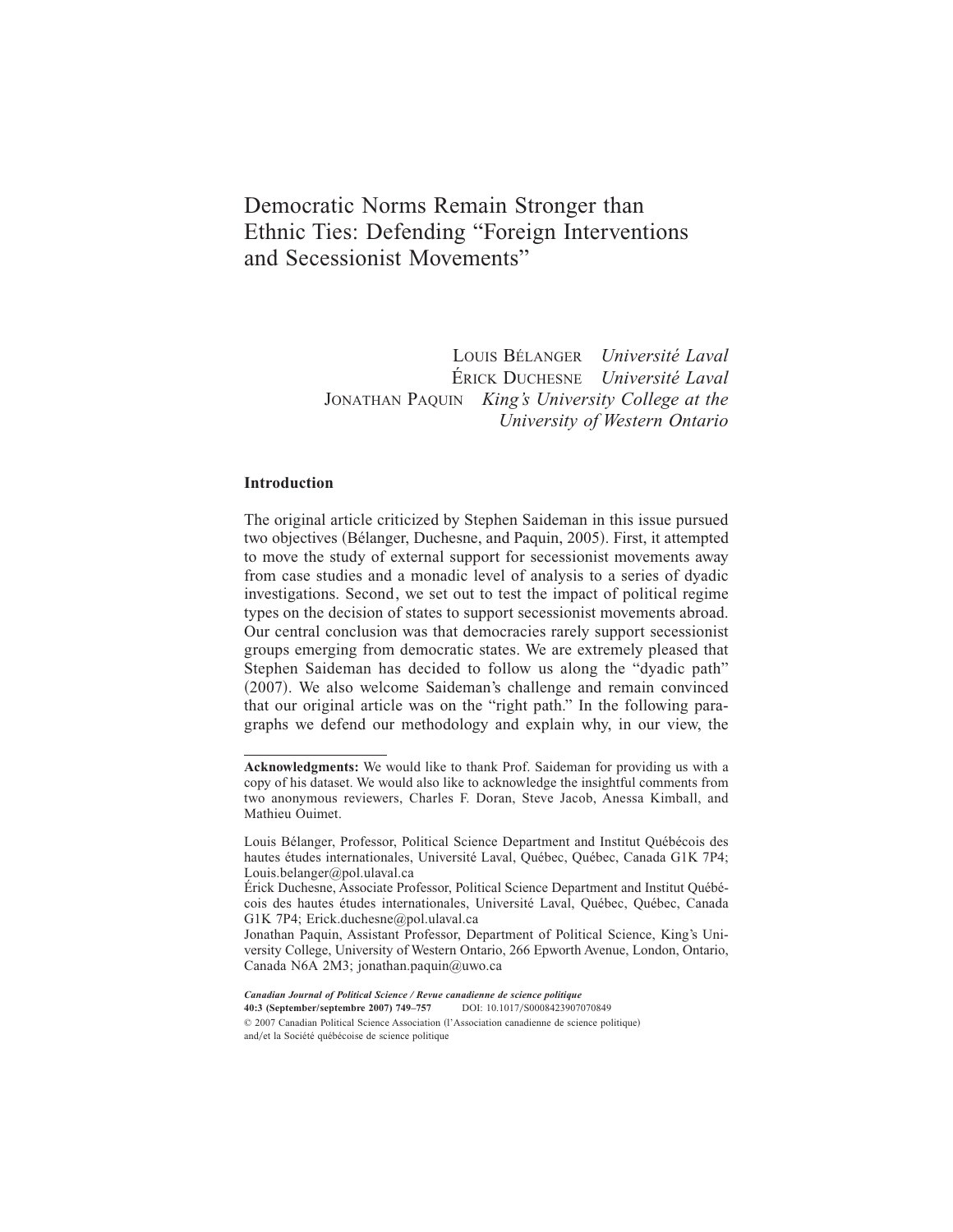alternative research design offered by Saideman in his effort to contest our results is seriously flawed.

#### **A Puzzling New Case Selection**

The opening argument developed by Saideman against our research design concerns case selection. First, Saideman argues that hypotheses on international support for secessionist movements can be tested on a greater selection of cases concerning ethnic movements that may not necessarily be secessionists or do not discriminate between secessionists and nonsecessionists. Nevertheless, if one wants to limit his case selection to secessionist cases, Saideman argues that the minorities at risk (MAR) dataset offers better selection criteria than those we used. We strongly disagree on both accounts.

In defence, Saideman suggests that there is nothing in the logic of our theory on democratic norms that prevents its extension to nonsecessionist ethnic conflicts. His implication is incorrect. Our theory explicitly states that it is because secessionism in a democratic context breaks with the accepted norm of internal self-determination that other democratic states will refrain from supporting it. Therefore, cases of ethnic minorities with other goals considered as legitimate under the same norm, such as the promotion of linguistic rights or decentralization, cannot be used as substitutes for secessionist movements for testing our theory. Using non-secessionist movements to test our model would create a distortion between the object of our study (that is, the motives behind third-states' intervention in secessionist crises) and the observable outcomes.

Moreover, literature that focuses on the internationalization of ethnic conflicts unanimously recognizes the specificity of secessionism (and irredentism) over other types of ethnic conflicts (Carment et al., 2006; Heraclides, 1991). Secessionism qualitatively differs from conventional ethnic conflict. It is a specific instance of intra-state conflict that has unique domestic and international implications. Donald Horowitz explains that "secession ... is a special species of ethnic conflict" because it lies "at the juncture of internal and international politics" (2000: 230). Robert Young argues that "even peaceful secessions are times of much disruption and uncertainty. They mark profound changes in the relations between peoples and between states" (1994: 782). Saideman even acknowledged the specificity of secessionism while writing that secessionist conflicts "have perhaps been the most controversial and internationalized form of ethnic conflicts" (1998: 127). Therefore, it would be misleading to pretend testing hypotheses that clearly refer to secessionist movements while in fact using cases including non-secessionist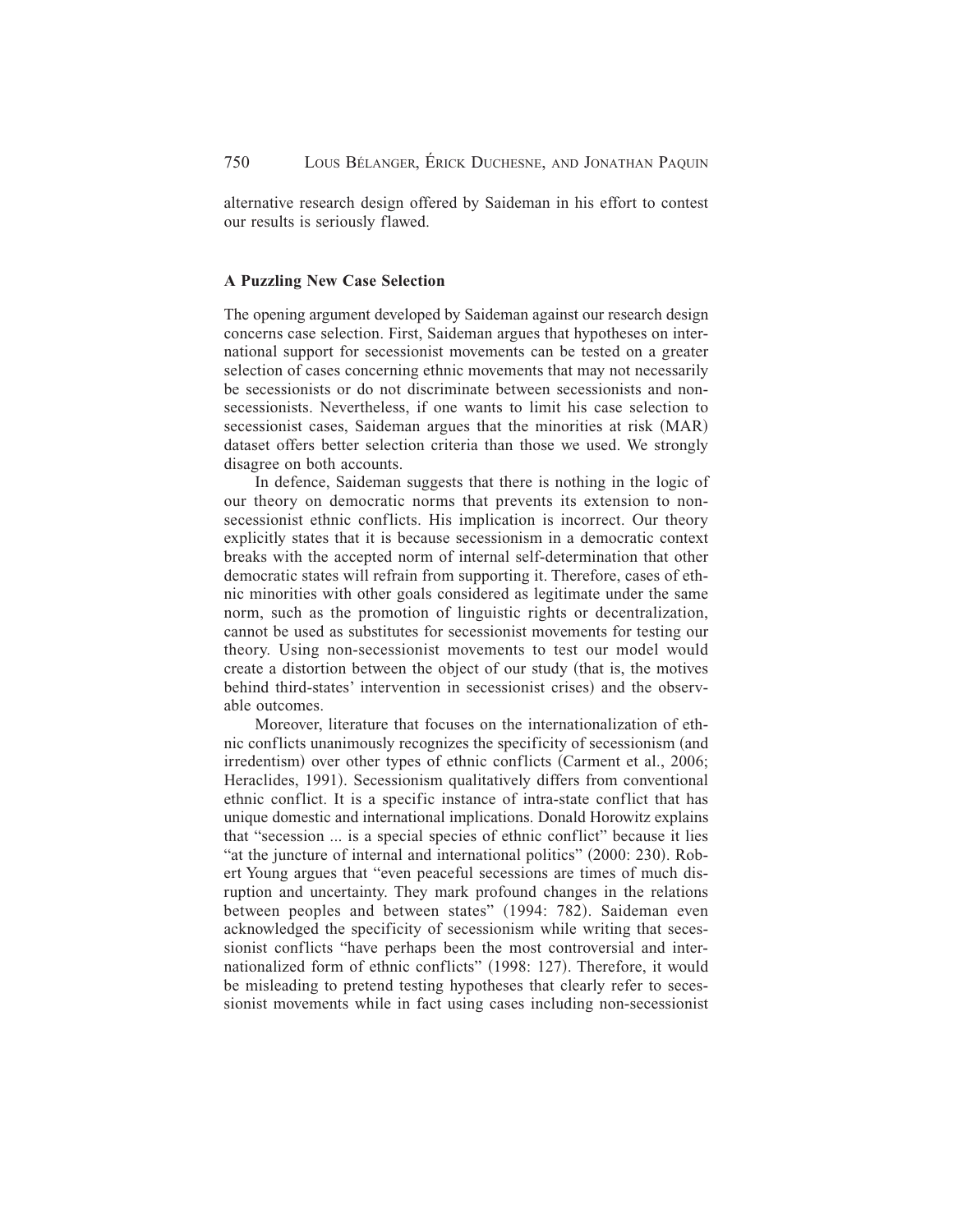**Abstract.** This article is a response to Stephen Saideman's criticism of our research findings on third state intervention in secessionist crises, which was published in this journal in 2005. Here we defend our methodology and the validity of our results. We also explain why, in our view, Saideman's criticisms and the alternative research design that he offers are seriously questionable. More specifically, our reply focuses on his problematic case selection and on his measurement of ethnic ties, which is methodologically inconsistent and biased.

**Résumé.** Cet article constitue une réponse à la critique de Stephen Saideman concernant nos résultats de recherche, paru dans cette revue en 2005, sur les interventions des États tiers dans les crises sécessionnistes. Nous défendons ici notre méthode et la validité de nos résultats. Nous expliquons aussi pourquoi, selon nous, il est possible de remettre en question les critiques et le devis de recherche de Saideman. Plus précisément, notre réponse se concentre sur sa sélection de cas douteuse et sa mesure des liens ethniques, puisque nous jugeons celle-ci méthodologiquement incorrecte et biaisée.

minorities. We have to be faithful to the logic of our argument and consistent in our research ambitions. We are astounded that Saideman now treats secessionist and non-secessionist movements without any distinction in the name of scientific progress. Saideman has the right to change the focus of his research from the issue of third-state intervention in secessionist crises to the broader international relations of ethnic conflicts, but this should be clearly stated, and his theoretical and empirical shift should not (and cannot) be used to criticize the validity of our work, which focuses on secessionism per se.

The second issue Saideman raises relates to the first. Saideman finds our criterion for selecting secessionist claims from the MAR dataset to be too restrictive. Instead, he uses a "more inclusive" measure, which permits him to raise the number of cases from (our) thirty-two to "more than ninety." His criterion, which he used in earlier works, is MAR's "separatism index" (SEPX3). The problem is that, in spite of its name, this index is not a discriminating measure of separatism. According to the MAR codebook, ethnic minorities receive a SEPX3 value if they gave rise to "separatist *or* autonomy movements" (2003: 26). As the logical operator "or" indicates, separatism is not a necessary criterion for receiving a SEPX3 score, and by using it Saideman persists in including nonsecessionist minorities in his dataset.

But what does this indicator represent? SEPX is one of the databank's "lost autonomy indicators," which provide information on past changes in the status of a minority. Therefore, a SEPX3 appears to indicate that the selected minority lost its autonomy in the past, giving rise to an autonomist *or* secessionist movement that was still active "in the 1980s or 1990s." Thus, a recently extinguished movement could receive a SEPX3 score, while a new one that did not enjoy autonomy in the past would not. Secessionism not only is an unnecessary condition to be included in the SEPX3 group, but there are good reasons to suspect it is not even a sufficient condition to be included. This is clearly not a valid procedure to select secessionist cases. It is certainly not better than ours.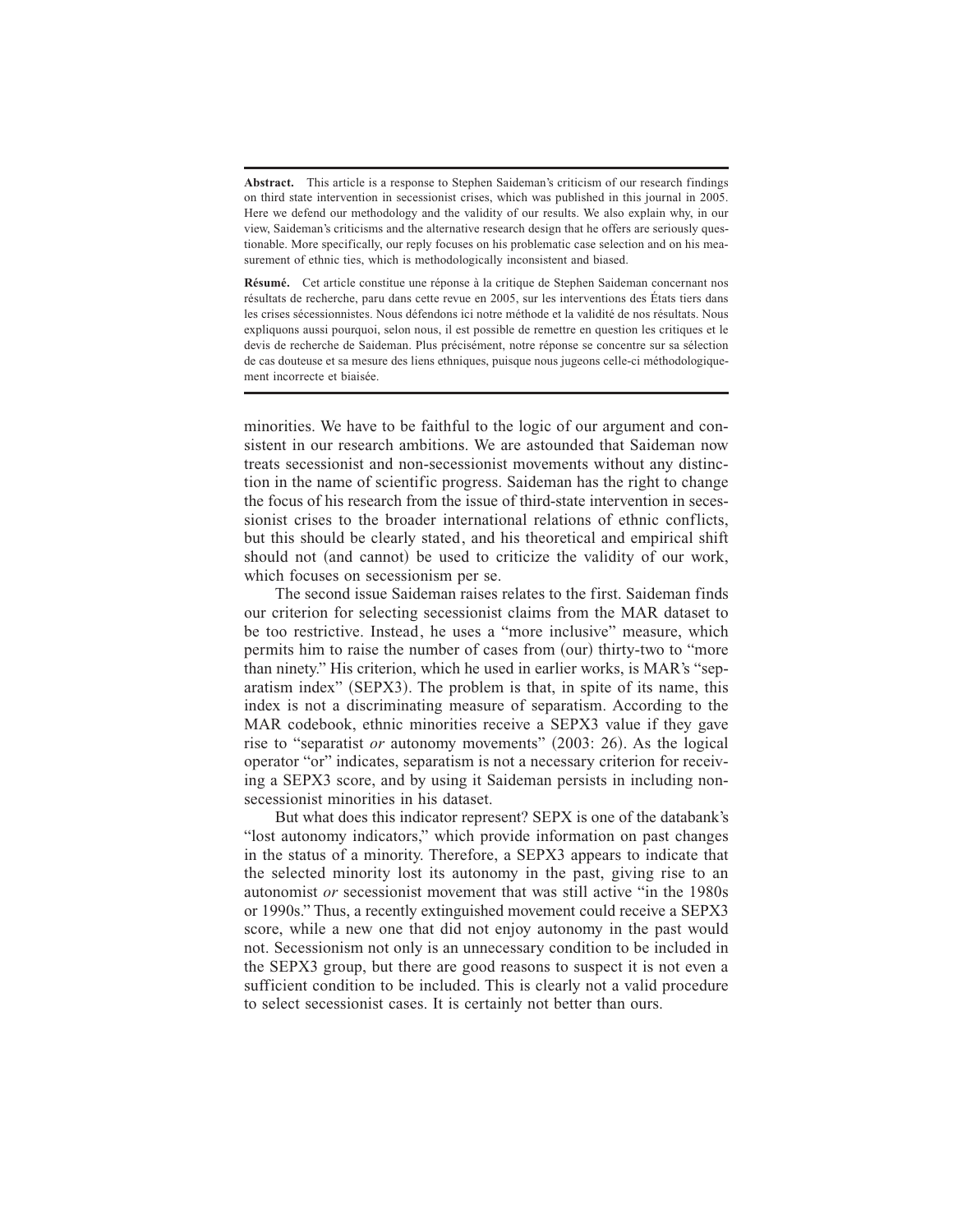Consider, for instance, the four following cases taken from Saideman's sample. The Mizos in India have a history of lost autonomy, but their desire to regain power was satisfied by the creation of the Indian state of Mizoram in the mid-1980s. The Mizos did not have a secessionist agenda. The Buryat in Russia is another case of an autonomous rather than secessionist movement. In the post-Soviet era, Buryatia has achieved extensive autonomy but never attempted to secede. A similar scenario occurred in Niger with the Tuareg, which is another case of an autonomous movement retained by Saideman. This tribe demanded more autonomy in the 1990s for the protection of its culture and nomadic lifestyle but did not express secessionist ambitions. Finally, the Miskitos of Nicaragua struggled for more autonomy throughout the 1990s and still did not have secessionist ambitions.<sup>1</sup> These sample cases show that Saideman's selection is problematic and that SEPX3 is inadequate for being "too inclusive." Note that Saideman also uses SEPX3 as a measure for his "vulnerability" variable, which is equally problematic.

If Saideman's first criticism of our theoretical argument on nonsecessionist minorities was correct, his move toward a more inclusive selection of cases would remain confusing, but not fatal. Technically speaking, he would have introduced ontological but not causal heterogeneity in his selection. But, since the theory in fact implies specific causal attributes to secessionism, an unrecognized ontological and causal heterogeneity contaminates the dataset. This confusion originates from Saideman's persistence in testing hypotheses that have clearly been crafted to address the secessionist phenomenon on datasets that do not discriminate between secessionist and non-secessionist ethnic claims. In doing so, he ignores the basic rule that should govern increasing the number of observations in a research design: to make sure that the new units are appropriate instances within which the theoretical process entailed by the hypothesis applies  $(King, Keohane and Verba, 1994: 219–22)$ .

#### **A Flawed and Biased Measurement of Ethnic Ties**

Saideman also criticizes our research design for not correctly operationalizing ethnic ties. His main argument is that we focus our measure exclusively on the possible existing ethnic affinity between a third state's government and secessionist movements, therefore ignoring what he describes as the other side of the ethnic ties argument: "Politicians will seek foreign policies that assist the secessionists if their supporters have ties to them, BUT the foreign policy will be aimed at assisting the host governments who are seeking to protect their territorial integrity if the relevant constituents have ties to the people governing the host"  $(2007: 3)$ . If by this Saideman wants to suggest that the ethnic ties literature has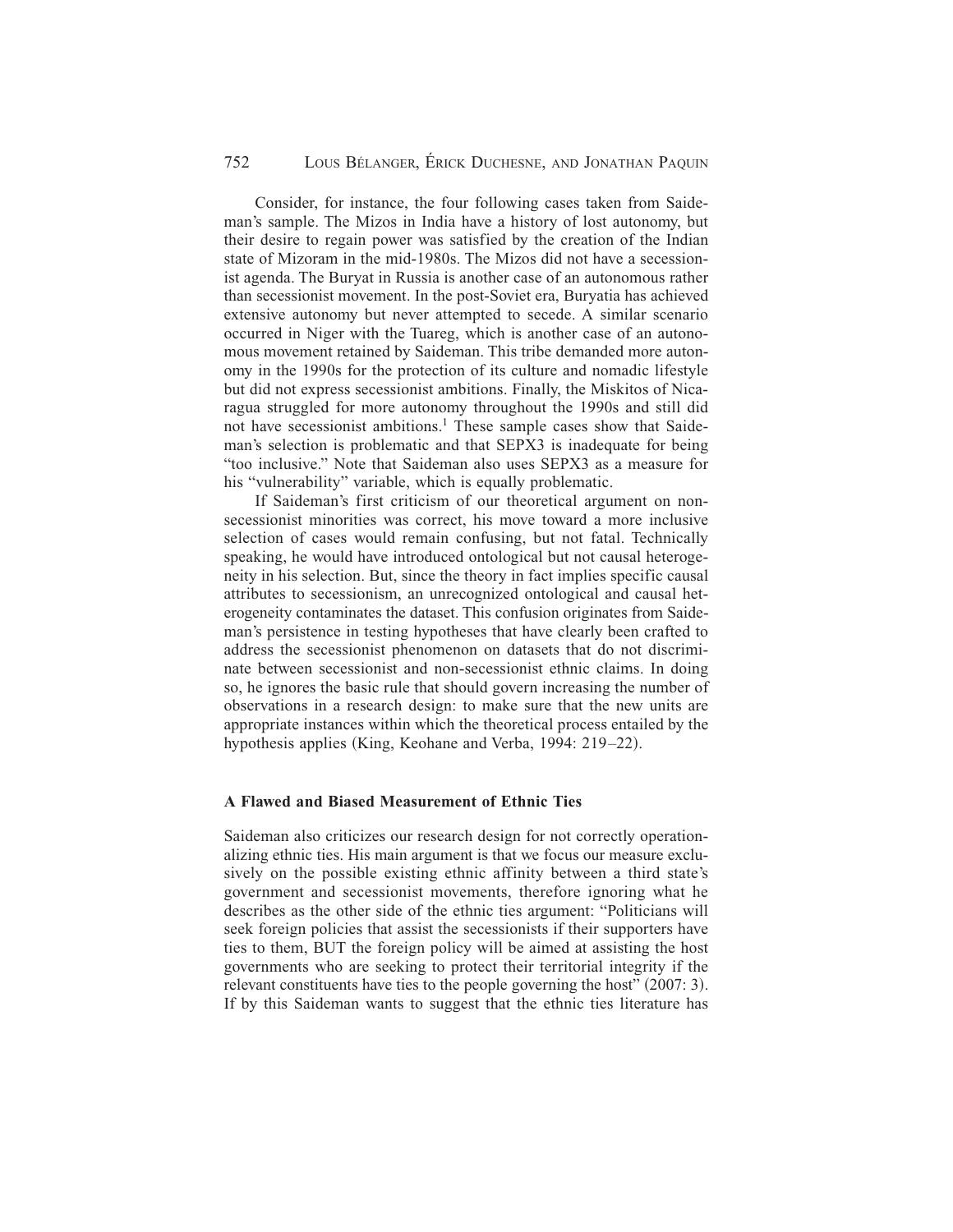ever developed a separate theory or hypothesis on the external support in favour of host governments facing secessionist movements, we must strongly disagree. If this was the case, his new article and previous works would include a measure of such assistance or support toward host states, but we have not found such a measure. Saideman's only dependent variable remains support to ethnic groups, not host states. If, on the other hand, what he means is that a logical statement of the ethnic ties argument should consider that an ethnic affinity with a host state can indeed *impede* an ethnic affinity with a secessionist movement when third states evaluate the possibility of giving their support to the separatist side, then we agree with him. Unfortunately, the methodology he has designed in order to add this important dimension to our operationalization of ethnic ties suffers from a serious validity problem, one which introduces a bias in his results. Simply put, his research design helps him find support for impediment in cases where there is nothing to impede.

Instead of simply adding an independant variable for ethnic ties between potential supporters and host states, which would have allowed to verify if affinity with host state impedes affinity with secessionist groups, Saideman creates a single index in which two different levels or dimensions of ethnic ties are compressed. The result, presented in Table 2 of his article, is an interval scale going from  $-3$  to  $+3$  with no meaningful zero point. The zero point is arbitrary, since it does not represent a null measurement (no ethnic ties) but rather the product of different combinations of positive ties (with ethnic group) and negative ties (with host state).<sup>2</sup> Therefore, all dyads are coded for a certain degree of ethnic ties with no way to isolate null cases, and more importantly cases where no ethnic ties between the third state and the secessionist movement have been found. As Table 2 shows, scores of  $-2$ ,  $-1$  or zero are all indicatives of a situation where such a tie may or may not have been registered. Since the index makes it impossible to isolate cases where an ethnic tie between a third state and the secessionist group exist from cases where there is no tie, how can the hypothesis be tested? Isn't the existence of a primordial tie with the secessionist movement a necessary condition for the impeding effect produced by ties with the host state to take place?

Saideman's indexing procedure has two fatal invalidating consequences: it artificially boosts statistical support for his argument and, at the same time, it operates under a logic that contradicts this same argument. The first consequence should already be clear; the measure permits observations to be counted as supporting the ethnic ties argument even if they should, in fact, be considered as irrelevant. Take, for example, a case where we have a third state that does not have any ethnic tie with the secessionist movement but has ethnic tie(s) with the host state and no support in favour of the secessionist movement is found for this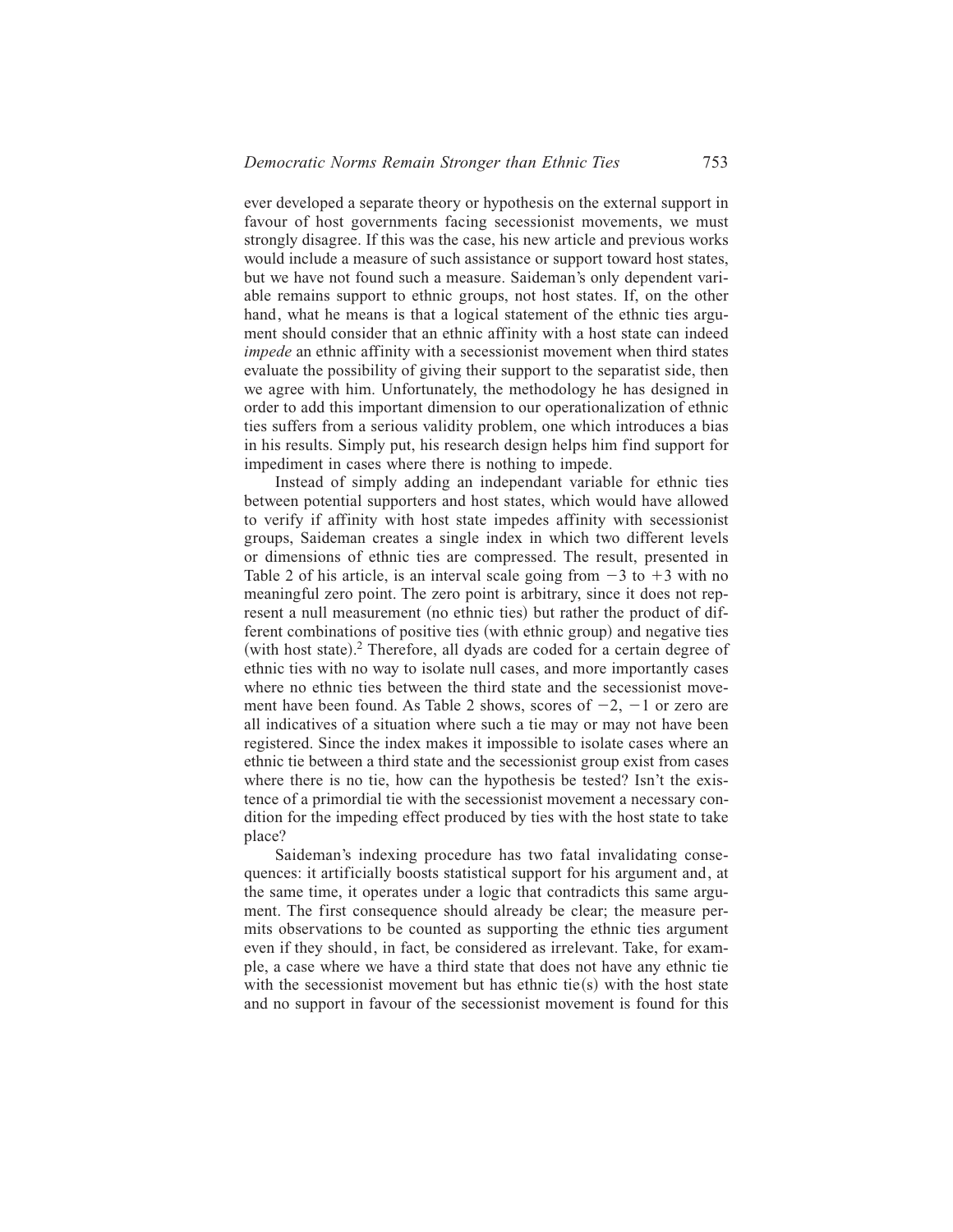dyad. Should such a case be counted as supportive of Saideman's ethnic ties argument? Yes, because an absence of ethnic ties with the secessionist group is linked with the absence of support. But should the presence of ethnic ties with the host state boost the relevancy of this case for Saideman's argument? No. It should be considered as irrelevant, because the absence of ties at the ethnic group level, from the point of view of his theory, is in itself sufficient to explain the absence of support and adding links with the host state is not expected to change anything.<sup>3</sup> However, with his index, Saideman attributes higher statistical relevancy among null cases to the ones that show ethnic ties at the host state level (with a score of  $-1$  to  $-3$ , depending on the number of ties, instead of zero). In these conditions, it is not surprising that Saideman finds strong statistical support for his theory. The bias is obvious: all cases (probably a lot) where a "negative" ethnic tie is linked to an absence of external support, even in the absence of a "positive" ethnic tie between a third state and a secessionist movement, reinforces the correlation when its effect should be neutral.

Furthermore, the logic by which such reinforcement is allowed is inconsistent with the theory it seeks to support. As we have mentioned, by not properly registering null cases and by therefore giving relevancy to ethnic affinity at the host state level even when there are no ties at the ethnic group level, the index operates on an implicit logic that contradicts the ethnic ties argument. Again, if the ethnic ties theory holds, the absence of ethnic ties between a third state and a secessionist movement should be *sufficient* to explain the absence of support from the first to the second, *whatever the level of affinity the third state has with the host state*.<sup>4</sup> To suggest otherwise, that is that host state/third-state affinity can be at play in the causation (by impeding) even without the presence of a primordial ethnic tie between the third state and the host state, is to recognize that support (even impeded support) for secessionism is triggered by other factors than ethnic ones. With his index, Saideman is therefore embedding a substitutive hypothesis that contradicts the ethnic ties argument in a measure that he uses in support of that same argument.

Unfortunately, there is also no way to tell, with certainty, how much Saideman's new measure affects the statistical relationship between other independent variables, particularly joint democracy and external support. When his ethnic ties variable replaces ours in the original 1990– 1992 dataset, the joint democracy variable stays significant. However, under the same conditions but for the period of study 1994–1995, the joint democracy variable loses its statistical significance. What this means is that we do not know if this loss of significance is due to the introduction of Saideman's variable or due to a different temporal domain. One way to sort out these two possibilities would be to use our affinity variable for the 1994–1995 period of study. This would require a data col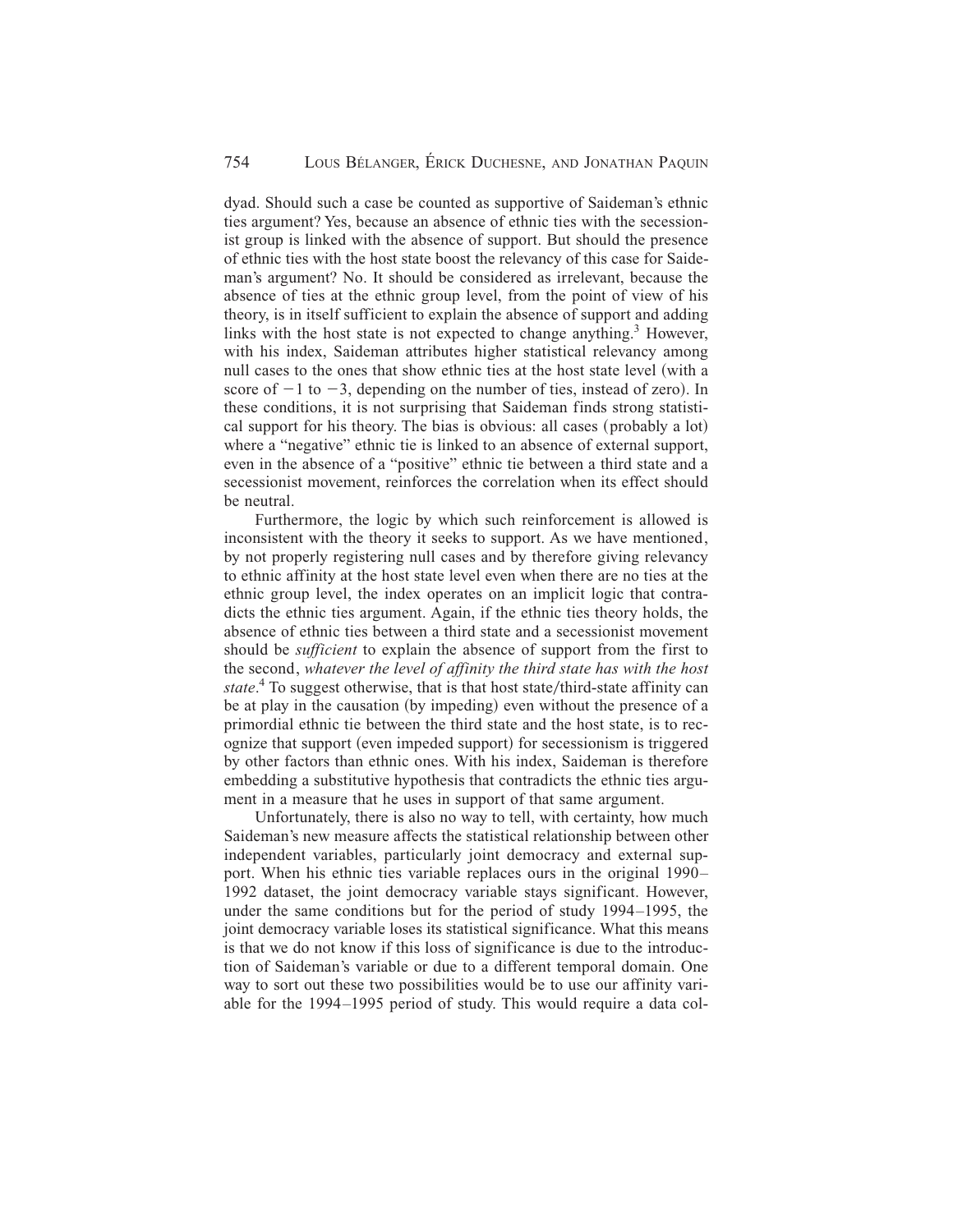lection effort lasting over several months. Given the short period to reply to Saideman's rejoinder, it was impossible for us to undertake this task. As we noted in our original piece, the best way to solve this quandary would be to build datasets that allow for longitudinal studies instead of being incompatible with one another.

To sum up this section, Saideman's point of departure is perfectly correct; research designs built to test the ethnic ties hypothesis should take into account its "other side." Unfortunately, the two-dimensional index he has conceived to achieve this legitimate goal is methodologically inconsistent and biased. His results, therefore, cannot be interpreted as contradicting ours.

#### **Much Ado about an Inconsequential Scaling Error**

Finally, Saideman accuses us of using the MAR coding of external support as an ordinal one. As his rescaling of this measure shows, the 1 to 14 categorization offered by MAR is not perfectly ordinal and we obviously should have seen it. But this error is irrelevant or inconsequential for our analysis. First, all sensitivity analyses reported in Tables 5 and 6 of our original text are still valid, considering that they were based on the *occurrence* and not the *level*, of external support (robust logit model). The results presented in the left-hand side of Table 4 were not significantly affected by our misreading of MAR categorization. To test it, we recoded our variable by using Saideman's subjective rescaling of the variable. The switch does not affect our main original results. The levels of significance for democratic dyads  $(.006)$ , dyadic conflict/co-operation  $(.005)$ , and contiguity  $(.003)$  remain unchanged. The ethnic affinity  $(.790)$ and vulnerability  $(.844)$  variables are still far from reaching significance. The only change is that the regime durability variable now reaches statistical significance and is positively related to the level of external support.

Saideman also disputes our use of the "dyadic level of co-operation and conflict" variable in our study, due to a potential problem of endogeneity. We conducted a Hausman specification test to dismiss endogeneity between external support and dyadic level of co-operation and conflict. The results indicate the absence of endogeneity between these two variables.<sup>5</sup> In short, this means that a high level of co-operation between states in a dyad diminishes the likelihood of external support for a secessionist group—which is what we demonstrate in our study but that the existence of external support does not negatively affect the overall relationship between these states, contrary to what Saideman assumes. We considered using a "relative power" variable, as does Saideman, but found it too problematic, considering that we were using rele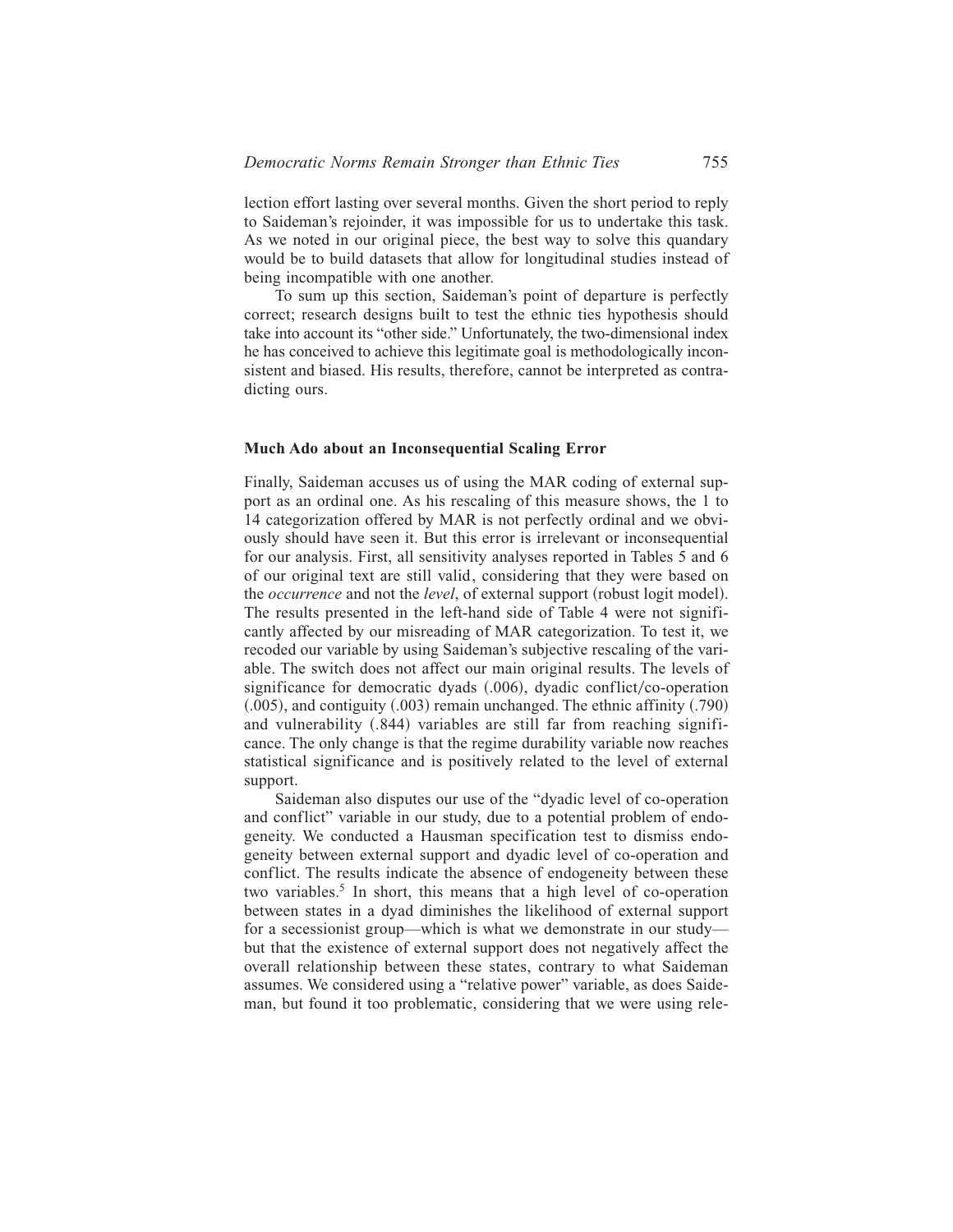vant dyads (that is, contiguous states and/or including a major power). Considering that major powers are more likely than others to be relatively more powerful than other states in a dyad, our case selection already largely controls for the effects of relative power.

## **Conclusion**

We are pleased that our initial article stimulated such a lively debate and we very much enjoyed being challenged by Saideman. This gave us the opportunity to develop a convincing defense of our research and to reaffirm the significance of the regime type factor. We remain puzzled, however, by such a strong reaction and wonder how to interpret it at the epistemological level. Once published, journal articles are rarely greeted with the scrutiny with which Saideman treats ours. Maybe an explanation can be found in the dynamic of the research program on ethnic ties at the core of which Saideman's work belongs. This research program appears to be an "effects of a cause" type. That means a program driven by the willingness to prove how significant a specific factor, here ethnicity, on which there is a strong level of agreement among members of the program, is to explain different outcomes. We can oppose to this a "causes of an effect" type of research program. That kind of program shows a high level of agreement on the phenomenon to be explained while maintaining a more relaxed attitude toward a multiplicity of possible causations and their related theories. For example, the democratic peace research program in international relations clearly belongs to this later type. While both types have their strengths, it has been convincingly suggested that "effects of a cause" programs are often less productive because they do not always consider the value of different theoretical arguments  $(Amenta, 2003)$ . We think that Saideman's reaction to our article can be interpreted as a typical "effects of a cause" research program. We remain hopeful, however, that this passionate and constructive debate will eventually lead to a better integration of our respective research programs for the sake of scientific progress.

#### **Notes**

- 1 For more, consult the "risk assessment" for each cases selected by Saideman in the minorities at risk dataset.
- 2 There are nine possible combinations leading to a zero score. Table 2 lists 4, but does not take into consideration the different kind of ties that can get involved (linguistic, racial, or religious).
- 3 It worth repeating that while Saideman brings in host states on the independent variable side of the equation, he leaves them out as far as the dependant variable is concerned. Thus, the design does not permit to see how ethnic ties affect level of support for the host states in the same way it does for the secessionist movements.